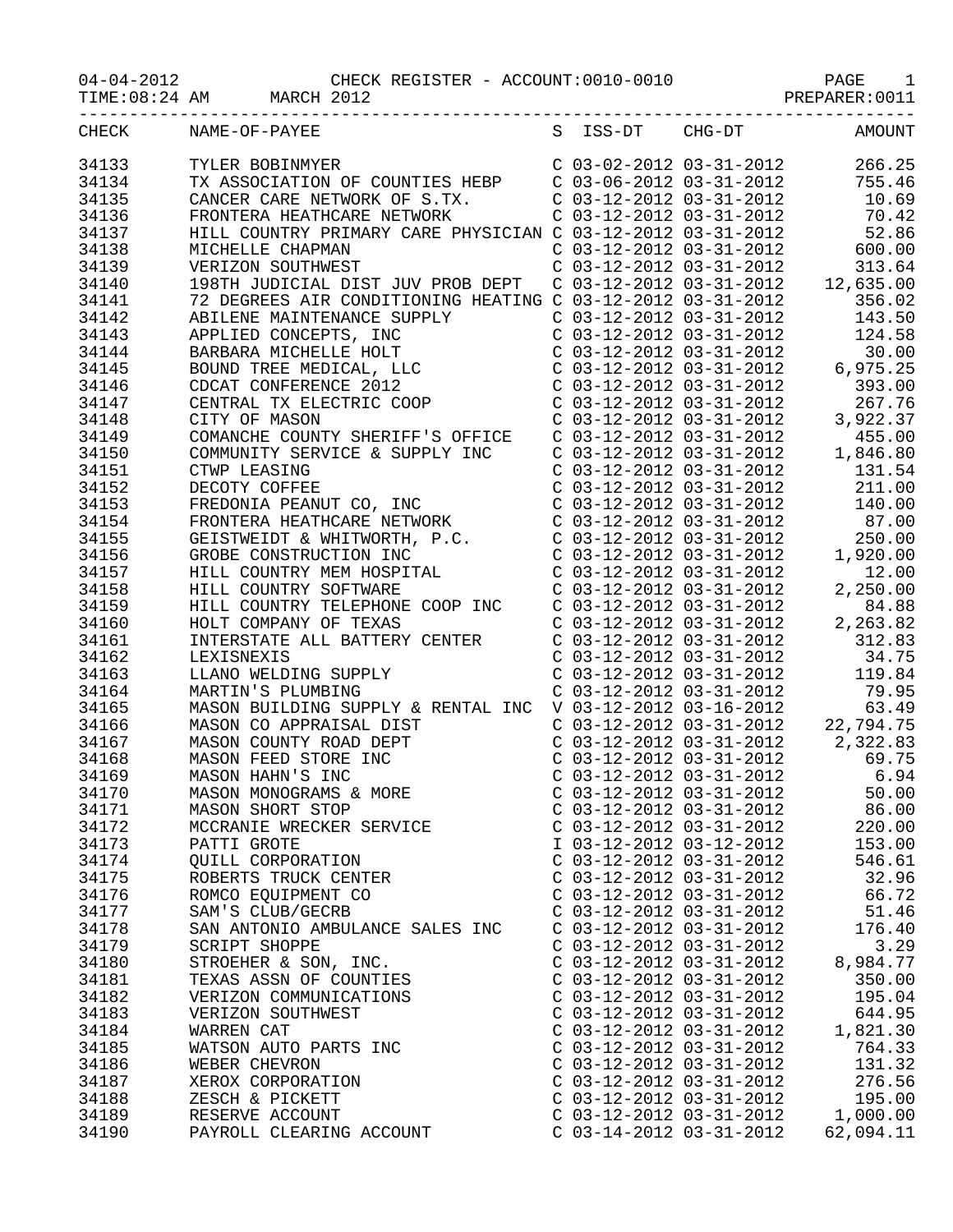TIME:08:24 AM MARCH 2012 2001 PREPARER:0011

| CHECK | NAME-OF-PAYEE                    |                           |                         | S ISS-DT CHG-DT AMOUNT |
|-------|----------------------------------|---------------------------|-------------------------|------------------------|
|       |                                  |                           |                         |                        |
|       |                                  |                           |                         |                        |
|       |                                  |                           |                         |                        |
|       |                                  |                           |                         |                        |
|       |                                  |                           |                         |                        |
|       |                                  |                           |                         |                        |
|       |                                  |                           |                         |                        |
|       |                                  |                           |                         |                        |
|       |                                  |                           |                         |                        |
|       |                                  |                           |                         |                        |
|       |                                  |                           |                         |                        |
|       |                                  |                           |                         |                        |
|       |                                  |                           |                         |                        |
|       |                                  |                           |                         |                        |
|       |                                  |                           |                         |                        |
|       |                                  |                           |                         |                        |
|       |                                  |                           |                         |                        |
|       |                                  |                           |                         |                        |
|       |                                  |                           |                         |                        |
|       |                                  |                           |                         |                        |
|       |                                  |                           |                         |                        |
|       |                                  |                           |                         |                        |
|       |                                  |                           |                         |                        |
|       |                                  |                           |                         |                        |
|       |                                  |                           |                         |                        |
|       |                                  |                           |                         |                        |
|       |                                  |                           |                         |                        |
|       |                                  |                           |                         |                        |
|       |                                  |                           |                         |                        |
|       |                                  |                           |                         |                        |
|       |                                  |                           |                         |                        |
|       |                                  |                           |                         |                        |
|       |                                  |                           |                         |                        |
|       |                                  |                           |                         |                        |
|       |                                  |                           |                         |                        |
|       |                                  |                           |                         |                        |
|       |                                  |                           |                         |                        |
|       |                                  |                           |                         |                        |
|       |                                  |                           |                         |                        |
| 34229 | ROMCO EQUIPMENT CO               |                           | I 03-26-2012 03-26-2012 | 1,013.32               |
| 34230 | SHELL FLEET PLUS                 | I 03-26-2012 03-26-2012   |                         | 530.23                 |
| 34231 | TEXAS ASSN OF COUNTIES           | $C$ 03-26-2012 03-31-2012 |                         | 550.00                 |
| 34232 | THE LIBRARY STORE, INC.          |                           | I 03-26-2012 03-26-2012 | 219.79                 |
| 34233 | TINA C YOUNG                     | $C$ 03-26-2012 03-31-2012 |                         | 226.89                 |
| 34234 | TX ASSOC OF COUNTIES             | $C$ 03-26-2012 03-31-2012 |                         | 7,990.00               |
| 34235 | TYLER BOBINMYER                  | I 03-26-2012 03-26-2012   |                         | 2,487.23               |
| 34236 | VERIZON SOUTHWEST                | $C$ 03-26-2012 03-31-2012 |                         | 223.14                 |
| 34237 | XEROX CORPORATION                | I 03-26-2012 03-26-2012   |                         | 80.39                  |
| 34238 | ZESCH & PICKETT                  | I 03-26-2012 03-26-2012   |                         | 500.00                 |
| 34239 | LEX LEHMBERG                     | I 03-27-2012 03-27-2012   |                         | 34.00                  |
| 34240 | LORI ALLEN                       | I 03-27-2012 03-27-2012   |                         | 34.00                  |
| 34241 | BLUEBONNET CASA                  | I 03-27-2012 03-27-2012   |                         | 68.00                  |
| 34242 |                                  | I 03-27-2012 03-27-2012   |                         | 102.00                 |
| 34243 | MASON COUNTY CHILD WELFARE BOARD | I 03-27-2012 03-27-2012   |                         | 34.00                  |
|       | MASON SENIOR NUTRITION CENTER    |                           |                         |                        |
| 34244 | PAYROLL CLEARING ACCOUNT         | $C$ 03-29-2012 03-31-2012 |                         | 82,093.73              |
| 34245 | ELI CASTILLO                     | I 03-30-2012 03-30-2012   |                         | 1,185.00               |
| 34246 | <b>JERRY BEARDEN</b>             | I 03-30-2012 03-30-2012   |                         | 24.46                  |
| 34247 | TX ASSOCIATION OF COUNTIES HEBP  | I 03-30-2012 03-30-2012   |                         | 35.59                  |
| 34248 | WEST CENTRAL WIRELESS            | I 03-30-2012 03-30-2012   |                         | 250.38                 |